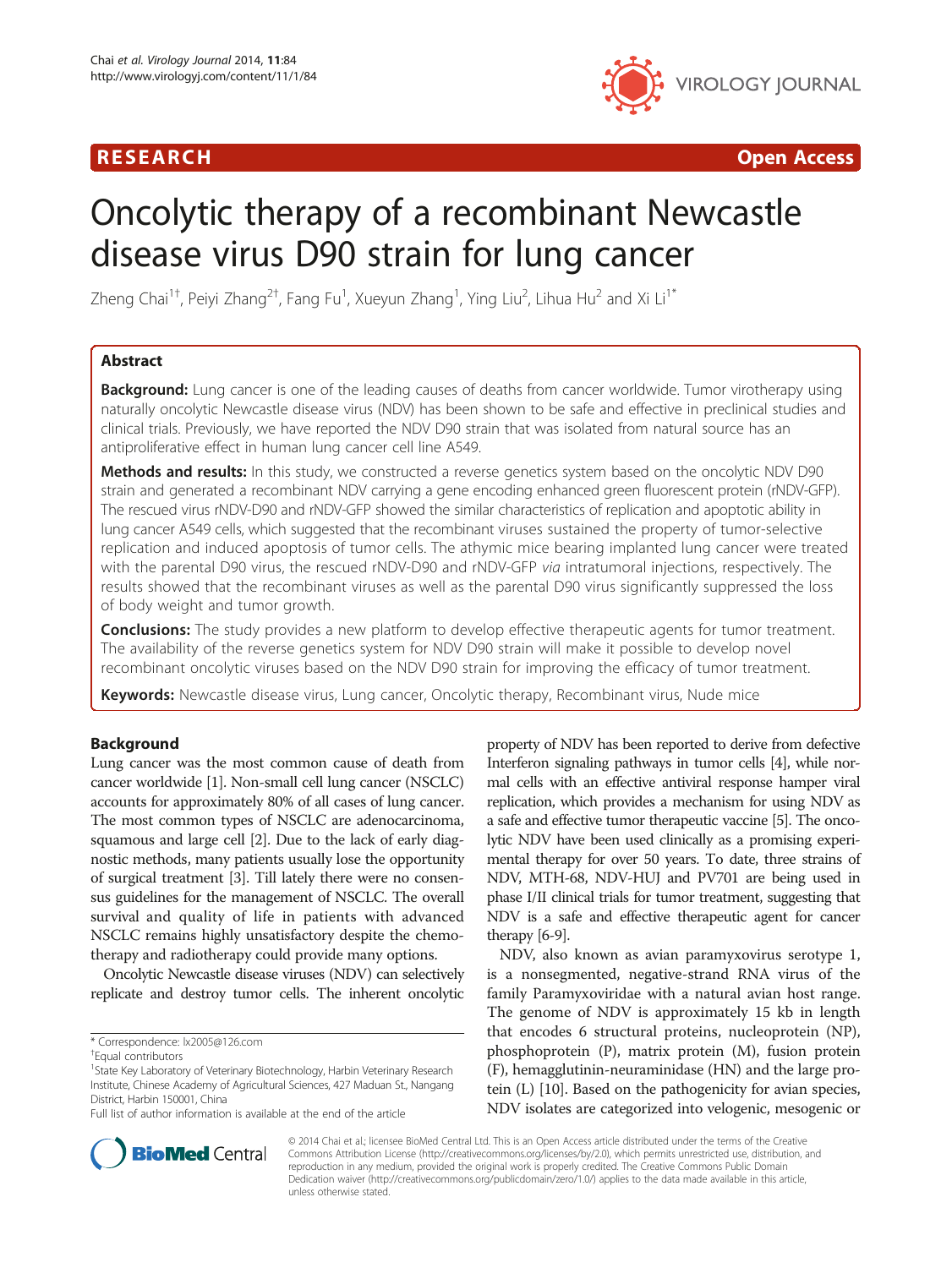<span id="page-1-0"></span>lentogenic. The virulence of NDV is primarily determined by the F0 cleavage site. The F proteins of mesogenic and velogenic strains typically contain a polybasic cleavage site  $((R/K)RQ(R/K)R \downarrow F)$  [[11\]](#page-8-0), whereas lentogenic NDV strains characteristically have one basic residue at the −1 and −4 positions in the cleavage site  $(G/E)(K/R)Q(G/E)R\downarrow L)$  [[12](#page-8-0),[13\]](#page-8-0).

In previous experiments, we have shown that the NDV D90 strain isolated from natural sources could induce apoptosis of human lung adenocarcinoma cell line A549 via a caspase-dependent pathway, significantly inhibit the expression of Bcl2 protein and show anti-proliferative effect but had no significant effect on normal cells in vitro [[14](#page-8-0)]. However, there was no report for therapeutic effect of NDV D90 strain in vivo. In this study, we developed a reverse genetics system based on the NDV D90 strain and generated a recombinant NDV strain expressing enhanced green fluorescent protein (EGFP). Furthermore, we investigated the characteristics of the recombinant NDV D90 strains, including replication ability and anti-tumor activity in vitro and in vivo. Our results showed that both the

rescued NDV D90 strain (rNDV-D90) and rNDV-GFP had tumor therapeutic efficacy in vitro and in vivo. The reverse genetic system for NDV D90 strain could provide a platform to develop a gene delivery system for tumor virotherapy, and afford the opportunity to develop improved therapeutic vectors engineered for increased antitumor efficacy.

#### Results

# Construction of a reverse genetics system for NDV D90 strain

The complete viral genome of D90 were cloned and sequenced to determine the complete nucleotide sequence of NDV D90 strain. The result showed that the complete genome length of D90 strain is 15,192 nt. The NDV D90 reverse genetics system contains a genome plasmid of the complete antigenomic cDNA and the helper plasmids. All of the plasmids were constructed as described in [Methods.](#page-6-0) The full-length cDNA clone was constructed through four steps of RT-PCR and In-Fusion PCR cloning (Figure 1A).



F2, F3 and F4, were generated by RT-PCR from NDV D90 genomic RNA. These cDNA fragments were sequentially cloned and assembled into a modified pBR322 vector using In-Fusion® PCR cloning kit (Clontech, USA). (B) The open reading frame of the EGFP gene was cloned into the intergenic region between the P and M genes in the D90 full-length clone as an additional transcription unit. The NDV Gene Start and Gene End signal sequences and the EGFP sequences are boxed or underlined.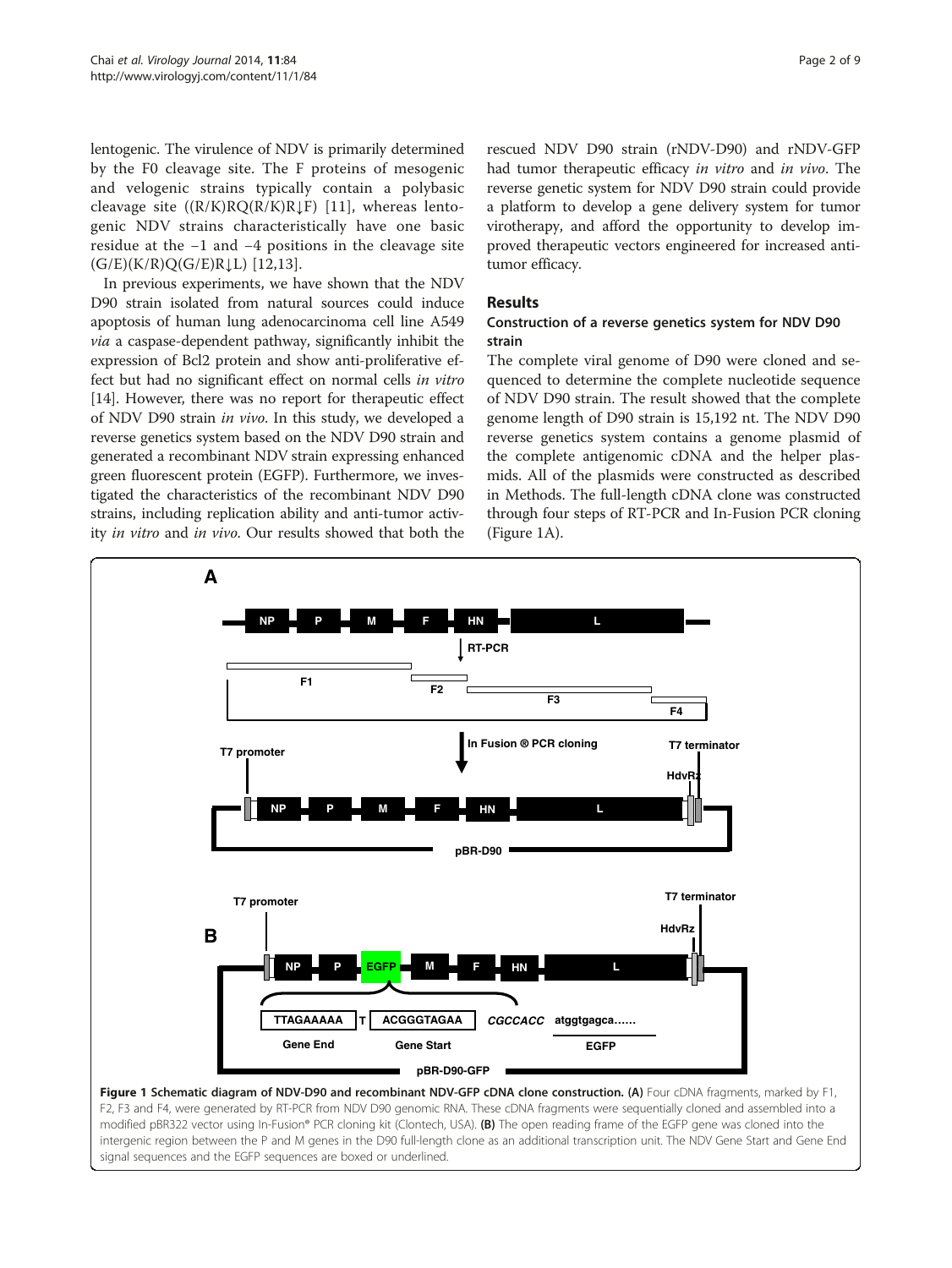<span id="page-2-0"></span>To rescue recombinant NDV D90 (rNDV-D90), the plasmid pBR-D90 and three helper plasmids were cotransfected into BSR-T7/5 cells. After 3 days, the transfection supernatant was inoculated into 9- to 11-day-old embryonated SPF chicken eggs. The allantoic fluid (AF) was then harvested 3 days after inoculation and showed strong hemagglutinating (HA) activity. The presence of the genetic marker was confirmed by sequence analysis (Figure 2A). The rescued rNDV-D90 was further verified by Immunofluorescence assay (IFA) after infection of BSR-T7/5 and chicken embryo fibroblast (CEF) cells, respectively. As shown in Figure 2B, specific fluorescence was observed in the BST-T7/5 or CEF cells infected with rNDV-D90, but not in uninfected cells. These results demonstrated that rescued rNDV-D90 was generated successfully using the reverse genetics system.

# Generation of recombinant NDV carrying EGFP gene

The enhanced green fluorence protein (EGFP) gene ORF was inserted into the P-M gene junction region, resulting in the plasmid pBR-D90-GFP (Figure [1B](#page-1-0)). The plasmid was constructed as described in [Methods](#page-6-0) and verified by DNA sequencing. To generate recombinant virus, pBR-D90-GFP

was co-transfected with the three helper plasmids into BSR-T7/5 cells. The rescued rNDV-GFP viruses were collected. To examine expression of the EGFP gene, BST-T7/5 and CEF cells were infected with rNDV-GFP. At 24 h and 48 h post-infection, EGFP expression was observed in the rNDV-GFP-infected cells, indicating that the recombinant virus rNDV-GFP was generated (Figure 2C).

# Replication characteristics of recombinant NDV

To evaluate the growth characteristics of the rescued recombinant viruses in the CEF cells, viral titers of the supernatants that were collected from infected CEF cells at 12 h intervals for a period of 72 h were determined by  $TCID_{50}$ . As shown in Figure [3,](#page-3-0) the growth properties of rNDV-D90 or rNDV-GFP in the CEF cells were similar to those of the parental virus NDV-D90. The result demonstrated that the recombinant viruses had mostly retained the growth characteristics of the parental virus in the CEF cells.

# Oncolytic ability of the recombinant viruses in lung cancer A549 cells

The growth kinetics of the recombinant viruses and the parental NDV D90 viruses were investigate in A549



Figure 2 Identification of the recovered Newcastle disease viruses. (A) The genetic markers of the rescued NDV-D90 were confirmed by sequencing. The KpnI restriction enzyme site in the L gene was eliminated by site-directed mutagenesis (A13996T) as the genetic marker. (B) The rescued rNDV-D90 infected BSR-T7/5 or CEF cells at an MOI of 0.01. After 48 h, the expressions of viral proteins were confirmed by IFA. Uninfected cells served as the negative control. (C) EGFP expression in rNDV-GFP-infected BSR-T7/5 or CEF cells. BST-T7/5 or CEF cells were infected with rNDV-GFP at a MOI of 0.01. Cells were observed at 24 h and 48 h post-infection.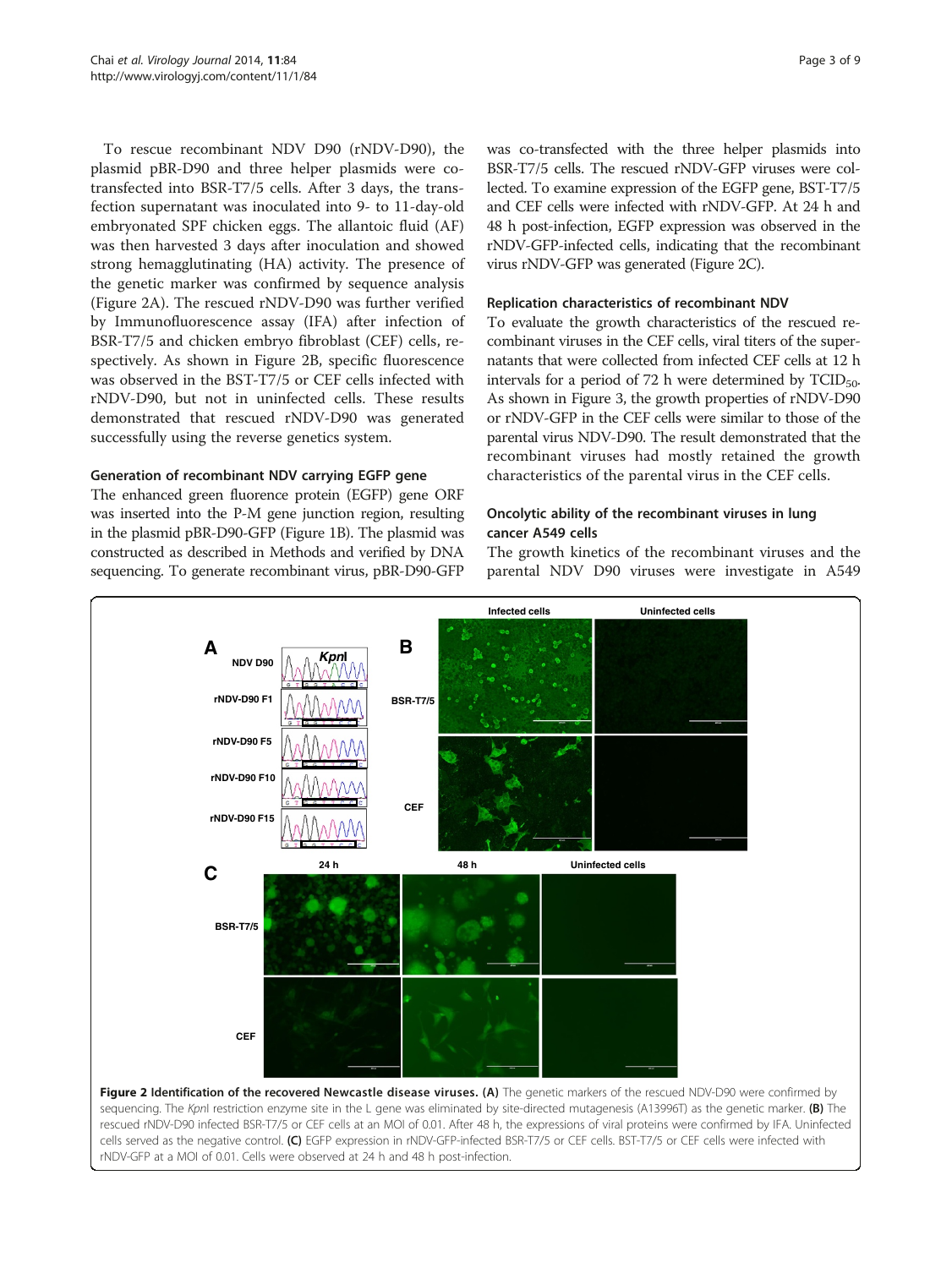<span id="page-3-0"></span>

cells. As shown in Figure 4A, all tested recued viruses replicated with the similar kinetics as the parental virus in lung cancer cells.

To evaluate the oncolytic ability of rNDV-D90 or rNDV-GFP, the lung cancer A549 cells were infected with recombinant viruses at an MOI of 0.01, and the cell viability were assayed at various time points after infection. The parental NDV-D90 was a control. As shown in Figure 4B, the survival rates of the A549 cells decreased significantly by viral infection from 24 h post-infection and were lower 40% at 72 h post-infection. Furthermore, there was no significant difference in the cell viability of the lung cancer cells infected with rNDV-D90, rNDV-GFP or NDV-D90 during the whole experiment  $(P > 0.05)$ .

To examine the ability of rNDV-D90 or rNDV-GFP to induce apoptosis in A549 cells, the infected cells with recombinant viruses were visualized by DAPI staining. As shown in Figure 4C, the lung cancer cells with recombinant viruses infected showed chromatin condensation, indicating that the rescued viruses caused apoptosis of A549 cells. These results indicate that both rNDV-D90 and rNDV-GFP still retain the intrinsic oncolytic properties as well as the parental NDV-D90.

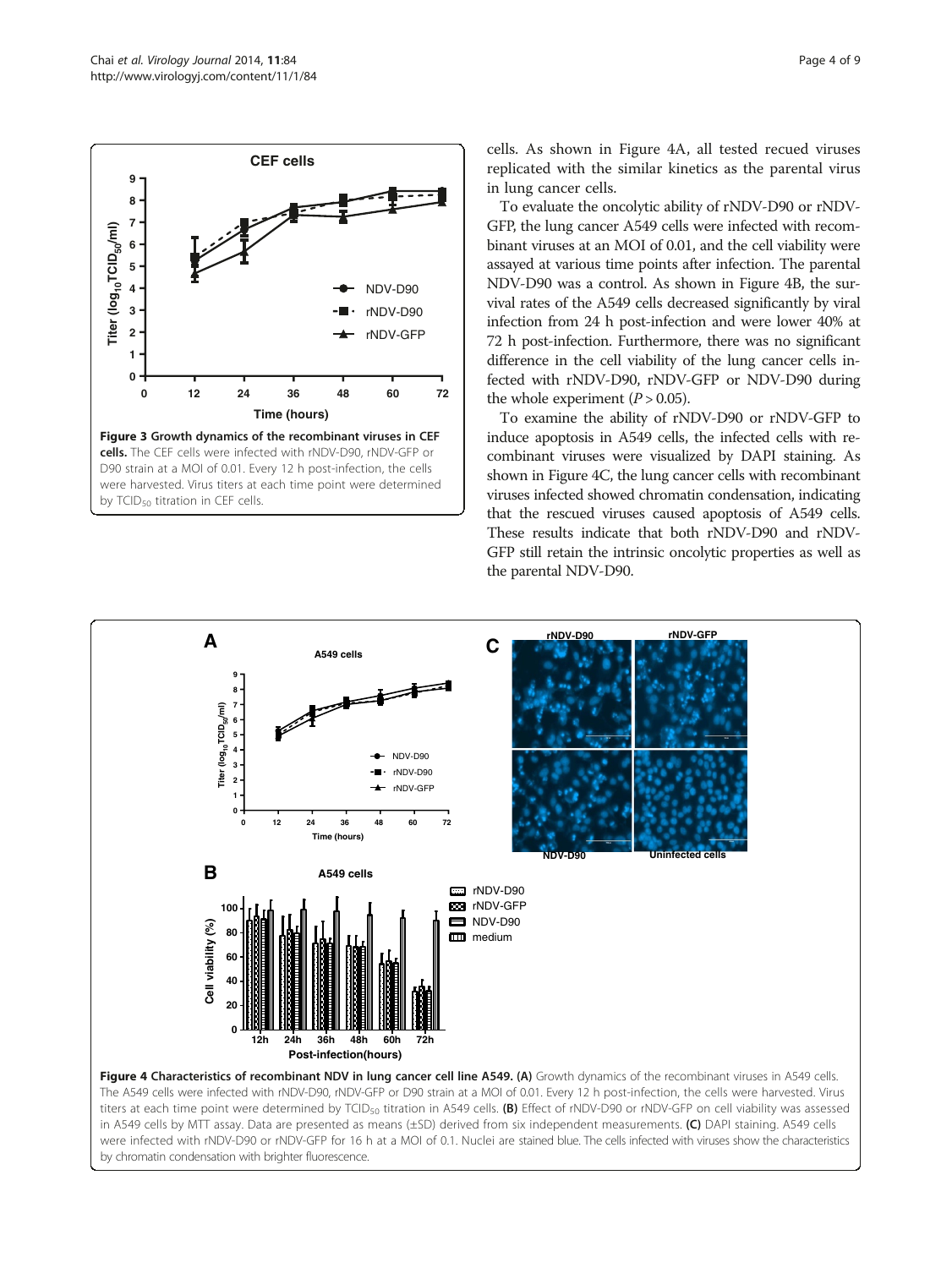## <span id="page-4-0"></span>Recombinant viruses inhibit tumor growth in treated mice

To assess the therapeutic potential of rNDV-D90 and rNDV-GFP viruses in vivo, tumor xenografts were established using lung cancer A549 cells. Mice were injected subcutaneously with lung cancer A549 cells in the right flank to develop primary tumor. After 20 days, the tumorbearing mice were treated with a total of four intratumoral injections of the parental NDV-D90, rNDV-D90, rNDV-GFP or PBS. As shown in Figure 5A, treatment with rNDV-D90, rNDV-GFP or NDV-D90 suppressed the loss of body weight compared with the PBS control group. Furthermore, there were significant differences in body weight of mice among the viral treatment groups and PBS group (Figure 5A). As shown in Figure 5B, the tumor volume of the mice treated with NDV-D90, rNDV-D90 or rNDV-GFP was much smaller than that of PBS group after four treatments with viruses  $(P < 0.01)$ . There was about a 70% decrease in tumor volume in mice treated with rNDV-D90 or rNDV-GFP compared with PBS control at 21 days after the initial treatment (Figure 5B). Furthermore, these results (Figure 5A and B) indicated that there was no difference in tumor growth inhibition between rNDV-D90 and the recombinant virus with exogenous gene  $(P < 0.01)$ .

We next investigated whether recombinant viruses would inhibit the tumor growth *via* a caspase-3 pathway in mice. The histological test of tumor tissue treated with parental NDV or recombinant viruses revealed an occurrence of apoptosis as shown in Figure 5C, indicating that the oncolytic efficacy of recombinant viruses depended on the apoptosis of tumor cells in vivo.

## **Discussion**

NSCLC is one of the leading causes of deaths from cancer worldwide, therefore, improvements in diagnostics and treatments are urgently needed [\[15\]](#page-8-0). Oncolytic viruses have the potential to break immunological tumor tolerance, and generate antitumor immunity. Therefore, oncolytic viruses represent a promising novel immunotherapy strategy, which may be optimally combined with existing therapeutic modalities [[16](#page-8-0)]. In this study, a rescued

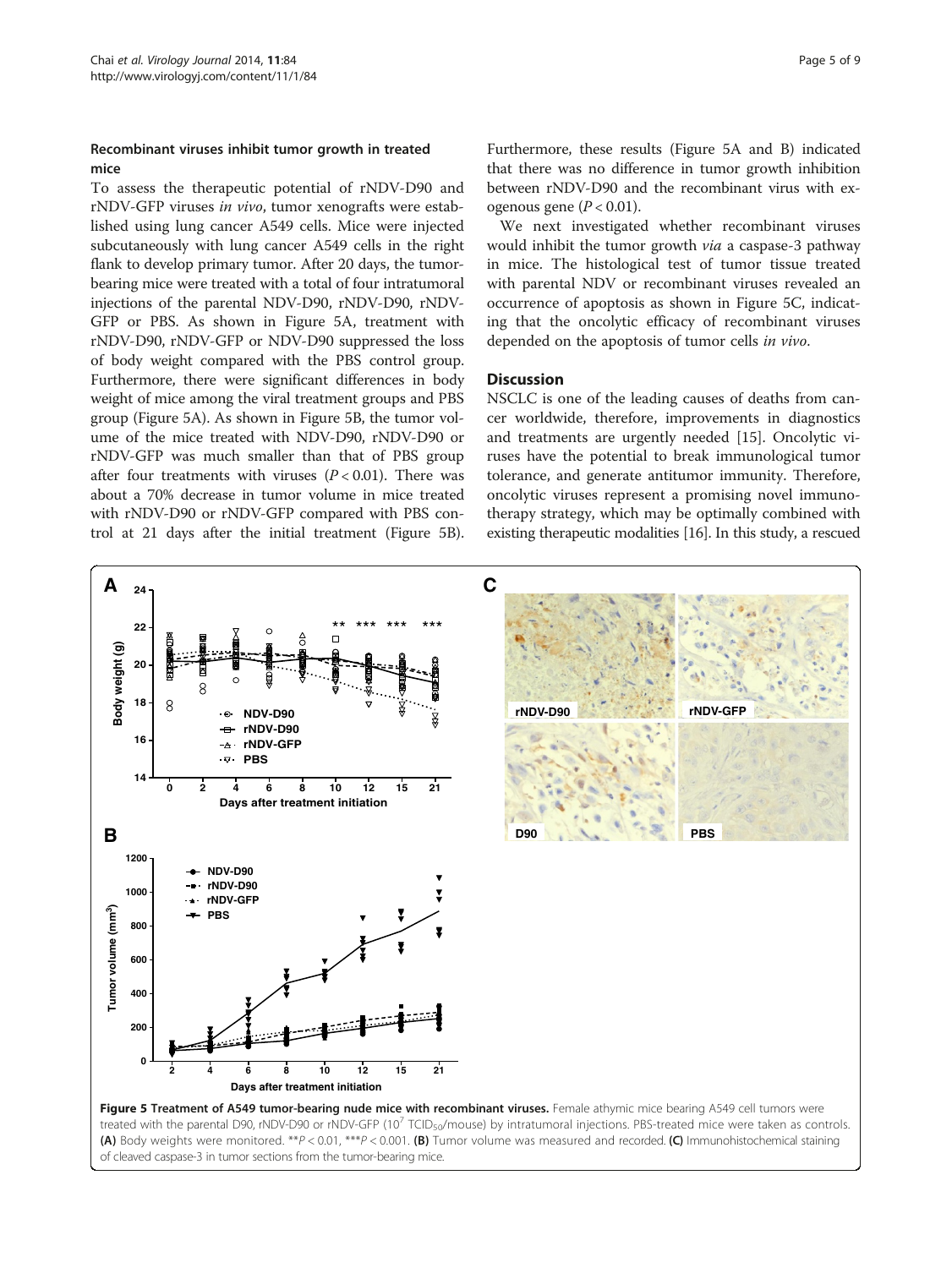virus rNDV-D90 by reverse genetics system based on the complete sequence of oncolytic NDV-D90 strain that we isolated from natural source was generated. Furthermore, we showed that rNDV-D90 could stably carry and express an EGFP gene positioned between the P and M gene of NDV. Importantly, the rNDV-D90 and rNDV-GFP showed the similar growth and oncolytic characteristics in lung cancer cell line A549 and tumor growth inhibition in nude mice as well as the parental NDV-D90 virus.

Naturally occurring oncolytic viruses include the doublestranded RNA reovirus and single-stranded RNA NDV and vesicular stomatitis virus, while human DNA viruses, including adenoviruses, vaccinia virus and herpes simplex viruses (HSV) have been genetically modified in a variety of ways to provide tumor selectivity [\[16\]](#page-8-0). Due to significant virulence associated with the use of some human pathogens, animal viruses were explored as a promising therapeutic agent for tumor. Replication of NDV seems to be restricted in other species, including human cells [\[4](#page-8-0)]. Unlike HSV-1 or adenovirus, NDV does not have significant adverse effects in human, suggesting that NDV is attractive as a potential therapeutic vaccine [\[17\]](#page-8-0). Although oncolytic virotherapy has developed rapidly, the oncolytic properties of these viruses need improvement to achieve maximal oncolytic effect.

Reverse genetics has been explored as an approach to improve the oncolytic activity of NDV [\[18](#page-8-0)]. For the purposes of studying the oncolytic mechanism and enhancing the oncolytic effect, we attempted to establish the reverse genetics system based on NDV D90 strain. As the same as the parental D90 strain, the rNDV-D90 strain was a mesogenic strain (the mean death time of embryos was 86.61 h) that contains a polybasic cleavage site ((R/K)RQ  $(R/K)R \downarrow F$ ) (Data was not shown). It was reported that the replication of recombinant NDV was delayed by insertion of a foreign gene, which was inserted in the gene junction [[19](#page-8-0)]. We here introduced a foreign gene in the noncoding region between the P and M genes to generate the recombinant virus rNDV-GFP. The rNDV-GFP virus expressed high levels of exogenous protein (Figure [2C](#page-2-0)) and showed the similar replication characteristics as well as the parental virus and rNDV-D90 in CEF cells (Figure [3\)](#page-3-0), which demonstrated that the noncoding region between the P and M genes could be a suitable position for NDV D90 strain to carry foreign genes and provides the basis to design recombinant vector vaccines.

Various reports have shown that anti-tumor mechanism induced by NDV is dependent on induction of apoptosis [[14,20](#page-8-0)-[22](#page-8-0)]. In the lung cancer cell line A549, the rNDV-D90 and rNDV-GFP viruses showed the similar replication ability as well as the parental D90 virus via growth curve (Figure [4](#page-3-0)A). The results of MTT assay (Figure [4B](#page-3-0)) and DAPI-staining analysis (Figure [4](#page-3-0)C) demonstrated that both the rescued NDV and recombinant virus with the

insertion of exogenous gene had strong oncolytic effect in lung cancer cells. These data suggested that the recombinant viruses retained the oncolytic characteristics in lung cancer cells via apoptosis.

The early reports have shown that oncolytic NDV strains are capable to induce tumor cell apoptosis in vivo [\[5,23,24](#page-8-0)]. However, some recombinant NDV that induced apoptosis in tumor cells did not show significant differences in tumor size, body weight between the treated mice and the control mice [[25](#page-8-0)]. Furthermore, the tumor therapy in vivo was not progressed using the parental D90 virus in previous study. In this study, we investigated whether the parental and recombinant viruses could be effective therapeutic agents to suppress tumor growth in NSCLC model of nude mice. In the whole experiment, the body weights of mice that were treated with viruses NDV-D90, rNDV-D90 or rNDV-GFP did not significantly change, suggesting that recombinant viruses are sufficient safe not to cause side effect. As shown in Figure [5B](#page-4-0), rNDV-D90 and rNDV-GFP as well as the parental D90 virus resulted in significant inhibition of tumor growth compared with PBS control. Furthermore, there was no difference in anti-tumor efficacy among the parental NDV D90, rNDV-D90 and rNDV-GFP  $(P > 0.05)$ , suggesting that the insertion of foreign gene could not reduce the oncolytic efficacy of NDV in vivo. In addition, NDV induces apoptosis by both intrinsic and extrinsic caspasedependent pathways of apoptosis [\[22\]](#page-8-0). The intrinsic and extrinsic pathways both end at the point of the execution phase as a final pathway of apoptosis [[26](#page-8-0)]. The pathway is initiated by the cleavage of caspase-3 and results in DNA fragmentation, degradation of cytoskeletal and nuclear proteins [\[26\]](#page-8-0). In this study, we performed an IHC study of apoptosis in nude mice with lung cancer A549 tumors xenografted. The lung cancer cells undergoing apoptosis were observed by IHC using an antibody against the active form of caspase-3, suggesting that NDV inhibits tumor growth via caspase-dependent apoptotic pathway in vivo. Despite complete regression of these tumors was not observed in tumor-bearing mice treated with the NDV D90 or recombinant viruses, the oncolytic properties of rNDV-GFP provide the basis to design recombinant vector for enhancing therapeutic efficacy by further reverse genetic modifications of NDV. Additional modification to rNDV-D90 will allow for the possibility of generating more effective agents compared with rNDV-D90.

# Conclusions

In summary, we established a reverse genetics system based on the oncolytic NDV D90 strain, and generated a recombinant NDV expressing the EGFP. Our results demonstrated that the rNDV-D90 and rNDV-GFP had similar oncolytic effect in tumor cells. Furthermore, the recombinant viruses as well as the parental NDV D90 showed the significant therapeutic efficiency in A549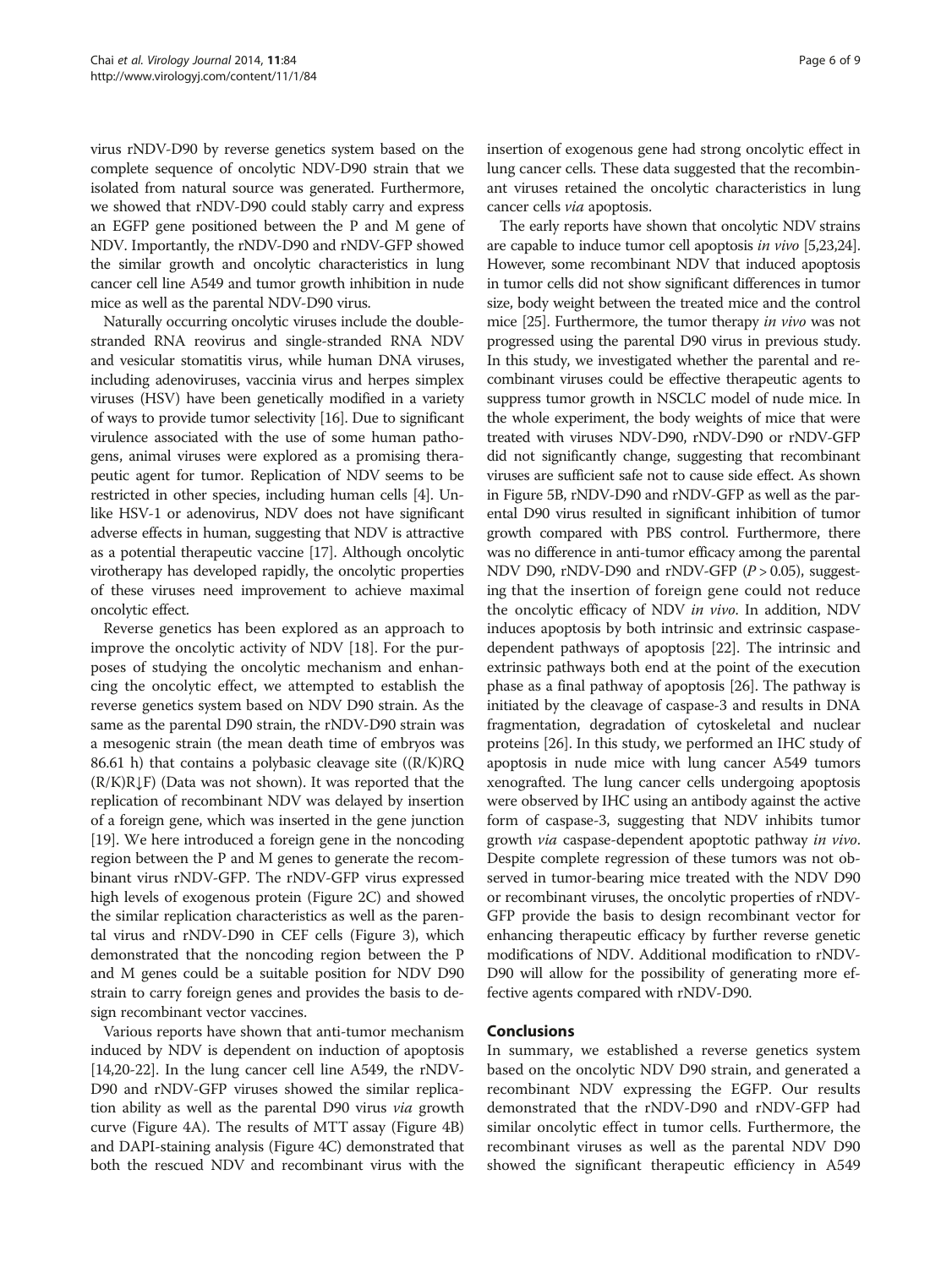<span id="page-6-0"></span>tumor-bearing mice. Therefore, this study not only provides a novel therapeutic agent for human lung cancer but also generates a potential oncolytic viral vector for enhancing immunotherapeutic effect on tumors.

## Methods

### Ethics statement

This study was carried out in strict accordance with animal ethics guidelines and approved protocols. All animal studies were approved by the Animal Ethics Committee of Harbin Veterinary Research Institute of the Chinese Academy of Agricultural Sciences (SYXK (H) 2006–032).

### Cells and virus

BSR-T7/5 cells stably expressing the phage T7 RNA polymerase [[27](#page-8-0)], chicken embryo fibroblast (CEF) cells and the human lung adenocarcinoma A549 cells were cultured in Dulbecco's modified Eagle's medium (Invitrogen, USA) supplemented with 10% fetal calf serum at 37°C in a humidified 5% CO2 incubator. The NDV D90 strain was prepared as reported previously [\[14](#page-8-0)].

# Construction of recombinant plasmids

Viral RNA was extracted using the TRIzol-LS reagent (Invitrogen, USA) according to the manufacturer's instructions. The RT reaction was performed as the previous described [\[28\]](#page-8-0). The complete genomic sequence of the D90 strain was obtained by sequencing (Beijing Genomic Institute, China) using twelve primer pairs, which are available upon request.

To construct the helper plasmids, the open reading frames (ORFs) of NP, P, and L were amplified from the NDV-D90 cDNA using specific primers including Kozak consensus sequences (Table 1). The NP and P genes were cloned between the EcoRI and XbaI; the L gene between SalI and NotI (Table 1 primers). The plasmids pCI-NP, pCI-P, and pCI-L were generated and confirmed by sequencing, respectively.

The plasmid pBR-THT, derived from pBR322 vector (Takara, China) containing the sequences of the T7 promoter, hepatitis delta ribozyme (HdvRz), and T7 termination signal was constructed. To construct the full-length genomic cDNA plasmid, a 90-nucleotide linker containing multiple restriction enzyme sites was introduced into plasmid pBR-THT-linker, using an In-Fusion PCR cloning kit (Clontech, USA). Four cDNA fragments, F1, F2, F3 and F4, coding for the complete sequence of the D90 virus genomic RNA, were generated by RT-PCR. These fragments were sequentially cloned into the plasmid pBR-THT-linker using an In-Fusion PCR cloning kit (Clontech, USA) (Figure [1](#page-1-0)A). Primer sets used to amplify the cDNA fragments were shown in Table 1. The KpnI restriction enzyme site in the L gene was eliminated through one nucleotide mutation (A13996T) to serve as a genetic marker.

#### Table 1 Primer sequences used in the study

| Primer     | Primer sequence (5'-3') <sup>a</sup>                                            |
|------------|---------------------------------------------------------------------------------|
| D90-F4-F   | ATAAACTAGTACGCGTGGTtTCAGGCTTATATGCAG                                            |
| D90-F4-R   | ATGCCATGCCGACCCACCAAACAGAGATTTGGTGAATG                                          |
| D90-F1-F   | AATACGACTCACTATAGGACCAAACAGAGAATCTGTGAG                                         |
| D90-F1-R   | ACGCGTACTAGT <b>TTATAA</b> AGTGCCTGGATGGTCAGCTG                                 |
| D90-F2-F   | CATCCAGGCACTTTATAATTTAGCTGGTGGCAATATG                                           |
| D90-F2-R   | <b>TAATACGCGTACTAGTAAGGGAACGATCCTAAATTC</b>                                     |
| D90-F3-F   | <b>TCGTTCCCTTACTAGT</b> TGAGATCCTCAAGGATGATAG                                   |
| D90-F3-R   | GCCTGAAACCACGCGTCGAGTGCAAGAGACTAACAATC                                          |
| FGFP-F     | GCGTCACACGGAATCCCGCGGAGTTAGAAAAAATACGGG<br>TAGAACGCCACCatggtgagcaagggcgaggagctg |
| FGFP-R     | CGCGAGGGGGGCCCCCGCGGttacttgtacagctcgtccatgccg                                   |
| NP-F-Kozak | <b>TATTGAATTC</b> GCCACCATGTCGTCTGTTTTCGACGAATAC                                |
| NP-R       | <b>TATATCTAGATCAGTACCCCCAGTCAGTGTC</b>                                          |
| P-F-Kozak  | <b>TATTGAATTCGCCACCATGGCCACTTTTACAGATGC</b>                                     |
| P-R        | <b>TATATCTAGATCAACCATTtAGCGCAAGGCG</b>                                          |
| L-F-Kozak  | TATT <b>GTCGAC</b> GCCACCATGGCGGGCTCCGGTCCCGAAAG                                |
| $I - R$    | <b>TATAGCGGCCGCTTAAGAGTCATTATTACTGTAATATC</b>                                   |

<sup>a</sup>The restriction enzyme sites within the primers were marked in bold type. Nucleotides shown in lower case letters represent the sequence from EGFP.

The resulting full-length cDNA plasmid was designated pBR-D90.

To construct a full-length plasmid containing the EGFP gene, the full-length D90 cDNA clone pBR-D90 was used as a backbone to construct a recombinant cDNA clone containing the EGFP gene between the P and M genes as an additional transcription unit. A unique SacII restriction enzyme site was introduced into the region between the P and M genes of the pBR-D90 infectious clone by overlap PCR. The EGFP gene was amplified using the primer pairs (Table 1) from pEGFP-N1 (Clontech, USA). The ORF of EGFP gene was engineered to contain the NDV gene-start and gene-end signal sequences and inserted into the *SacII* restriction enzyme site in pBR-D90 adhering to the "rule of six" (Figure [1](#page-1-0)B) [\[29,30\]](#page-8-0). The positive clone was confirmed by sequencing and designated as pBR-D90-GFP.

#### Rescue of the recombinant viruses

To rescue the recombinant virus rNDV-D90 and rNDV-GFP, BSR-T7/5 cells were cultured to 70% confluence in a six-well plate and transfected with total 8 μg mixtures of the indicated plasmids including pBR-D90 or pBR-D90-GFP, pCI-NP, pCI-P, and pCI-L at the ratio of 4:2:1:1 using LipofectamineTM 2000 (Invitrogen, USA) according to the manufacturer's instructions. At 6 h post-transfection, the cells were washed three times with phosphate buffered saline (PBS) and cultured in opti-MEM medium (Invitrogen, USA). After 3 days, the culture supernatant was harvested and inoculated into the allantoic cavities of 9- to 11-day-old embryonated SPF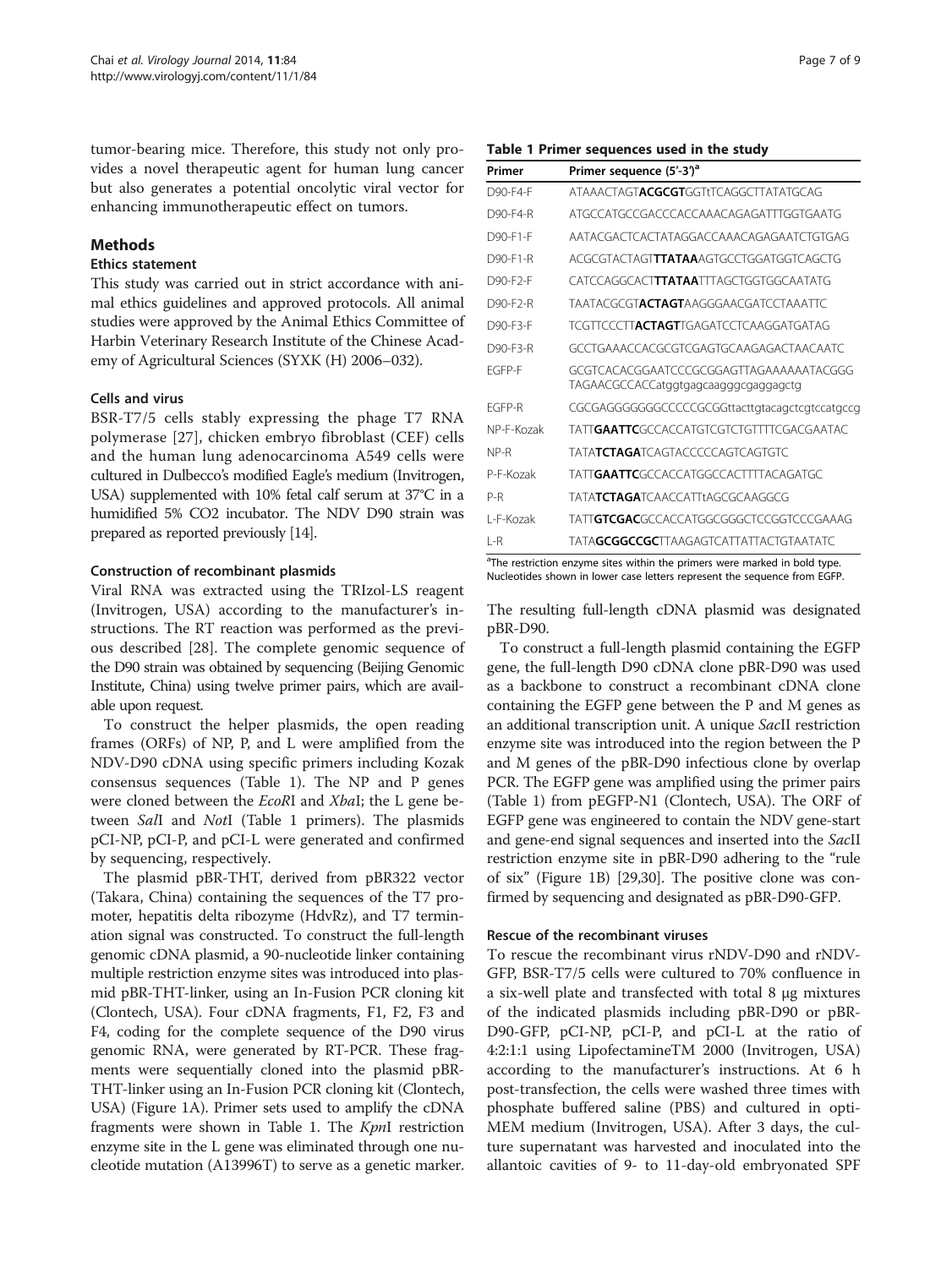eggs until the AF showed NDV-specific HA activity. The rescued rNDV-D90 was serially passaged 15 times in 9- to 11-day-old embryonated SPF eggs.

To identify recombinant NDV, the 5 th, 10 th and 15 th passages of the AF containing rNDV-D90 viruses were collected. Viral RNA from the rNDV-D90-infected chicken embryo AF was extracted and the RT reaction was performed. Primers 10-F and 10-R (Table [1\)](#page-6-0) were used to amplify the part coding region of L protein where contains the genetic marker of rNDV-D90. The PCR products were confirmed the presence of the artificially introduced genetic markers by DNA sequencing.

#### Immunofluorescence assay

BSR-T7/5 cells or CEF cells were cultured in a 96-well plate and infected with rNDV-D90 at a multiplicity of infection (MOI) of 0.01. At 48 h post-infection, the cells were fixed with absolute ethyl alcohol, and then incubated using anti-chicken NDV polyclonal sera (1: 40 dilution) and the FITC-conjugated goat anti-chicken IgG antibody (1: 200 dilution) (Sigma, USA). Uninfected cells were as the negative control. The samples were visualized with EVOS fl fluorescence microscope (AMG, USA).

#### Live cell imaging

BSR-T7/5 cells or CEF cells were cultured in a 24-well plate and infected with rNDV-GFP at a MOI of 0.01. Cells were observed with EVOS fl fluorescence microscope (AMG, USA). Live cell imaging was recorded at 24 h and 48 h post-infection.

#### Growth characteristics of the recombinant viruses

The growth characteristics of the recombinant virus were evaluated on CEF cells and A549 cells, respectively. Confluent monolayers of CEF or A549 cells were infected with rNDV-D90, rNDV-GFP or the parental D90 strain in 6-well plates at a MOI of 0.01. Every 12 h post-infection, the cellular monolayers of CEF or A549 cells were harvested by freeze-thawing three times. Virus titers were determined as 50% tissue culture-infective dose  $(TCID_{50})$ per 0.1 ml. Each assay was repeated three times.

#### MTT assay

The viability of cells was assessed with a 3-(4,5-dimethylthiazol-2-yl)-2,5-diphenyltetrazolium bromide (MTT) cell proliferation and cytotoxicity assay kit (Keygentic, China) with six replicates for rNDV-D90, rNDV-GFP, NDV-D90 or medium. At 12, 24, 36, 48, 60, 72 h postinfection, cell viability was determined by incubating the cells with MTT. Absorbance at 490 nm was determined with ELISA microplate readers (BioTek Instruments, Winooski, VT).

#### DAPI staining

A549 cells were infected with rNDV-D90, rNDV-GFP or NDV-D90 at a MOI of 0.01 for 24 h. Cells were stained with DAPI (Keygentic, China). DAPI staining was performed as described previously [[31\]](#page-8-0). In brief, prior to staining, the cells were fixed with 4% paraformaldehyde for 30 min at room temperature. DAPI was added to the fixed cells for 30 min, and then examined by fluorescence microscopy. Apoptotic cells were identified by condensation and fragmentation of nuclei.

#### Animal study

Six-week-old female athymic nude mice were purchase from Shanghai Slac Laboratory Animal Company and housed in a pathogen-free environment. All the mice were injected subcutaneously into the outer thigh with  $5 \times 10^6$  A549 cells per mice. Solid tumors became visible after 10 days. The tumor sizes were determined as the product of the perpendicular diameters of the tumors. Mice were randomly divided into four groups. Each group contained 6 mice. On day 20 post-inoculation, the mice were treated by intratumoral injection of  $1 \times 10^{7}$  $TCID<sub>50</sub>$  of NDV D90, rNDV-D90, rNDV-GFP or PBS in a total volume of 100 μl. The treatments were repeated every other day for a total of four treatments. Both tumor volume and body weight were measured at 2, 4, 6, 8, 10, 12, 15 and 21 day after the treatment initiation. All animals were euthanized 21 days after treatment was initiated. At that time, all animals reached the humane clinical endpoint for the study which was taken as the point when the tumor exceeded 10% of normal body weight or was greater than 1.5 cm diameter of the tumor.

#### Immunohistochemistry

The tumors were fixed in 10% neutral buffered formalin solution. They were dehydrated, embedded in paraffin, and cut into 5 μm sections. The primary polyclonal rabbit anti-cleaved caspase-3 (Asp175) antibody (Cell signaling, USA) was diluted at 1:300. Subsequently, the sections were incubated with anti-rabbit secondary antibody (Sigma, USA) was added to the sections. Following a PBS wash, DAB substrate was performed. The sections were analyzed via microscopy.

#### Statistical analysis

The statistical analysis was performed using two-way ANOVA analysis.  $P$  values less than 0.05 were considered statistically significant. Data were presented as mean values  $\pm$  the standard deviation (SD).

#### Competing interests

The authors declare that they have no competing interests.